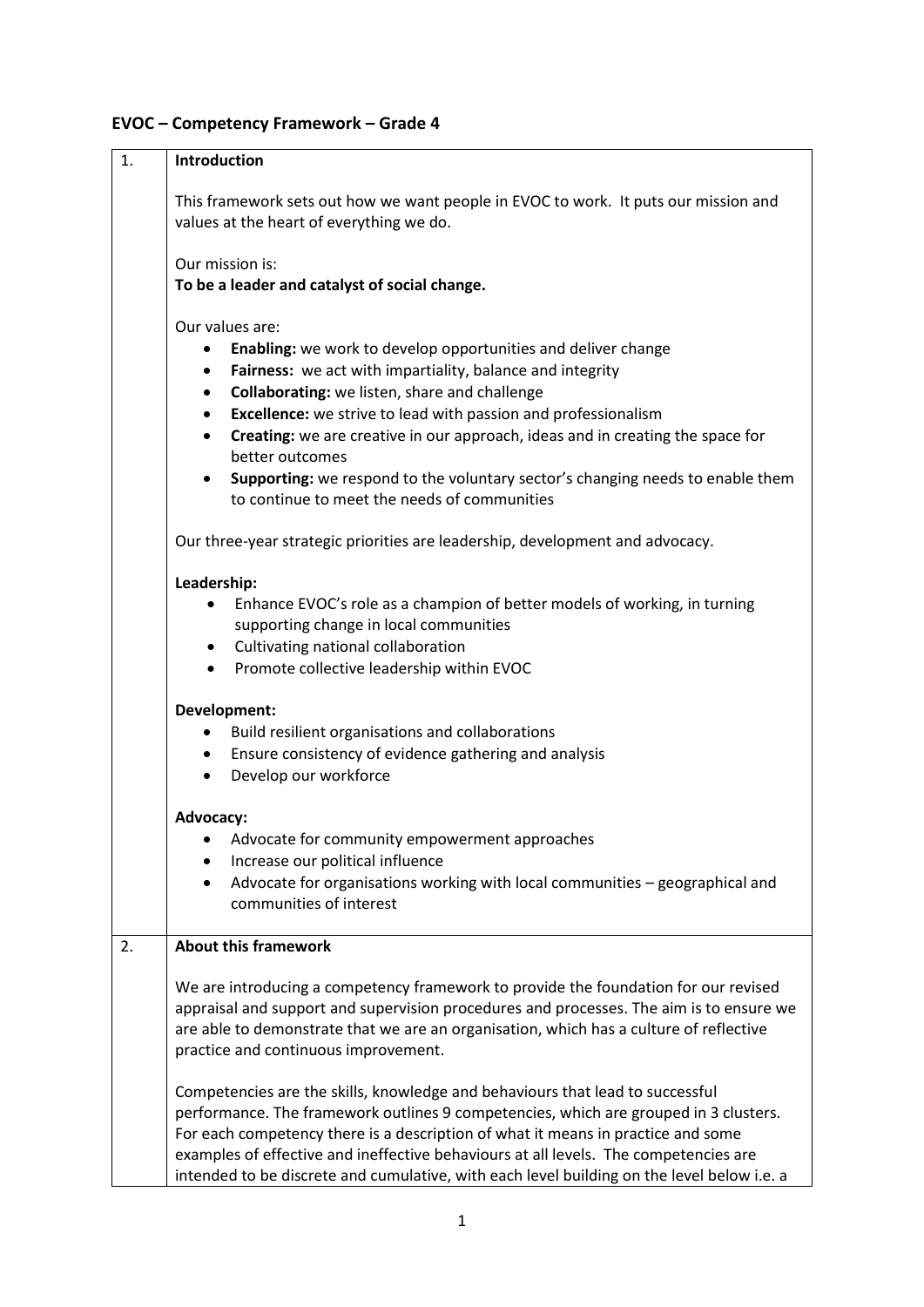|    | person demonstrating a competency at Grade 6 should be demonstrating the competency<br>at grade 4 and 5 as a matter of course. These indicators of behaviour are not designed to<br>be comprehensive, but the aim is to provide a clear sense of and greater understanding<br>and consistency about what is expected from individuals with EVOC.<br>The framework will be used for recruitment, performance management and professional<br>development discussions. In these arrangements your work plan objectives will set out<br>"what" you need to achieve over the year and this competency framework will set out<br>"how" you need to work to achieve those objectives. Job descriptions, appraisals and<br>support and supervision will also flow from the competency framework.<br>EVOC's success depends on all of us working together and sharing common values. It is<br>important that EVOC is an organisation which values and supports the staff team by<br>ensuring you receive appropriate training, support and supervision, feel involved and<br>motivated and that you are proud to be part of EVOC. Our values as detailed in our<br>strategic plan are: |  |
|----|-------------------------------------------------------------------------------------------------------------------------------------------------------------------------------------------------------------------------------------------------------------------------------------------------------------------------------------------------------------------------------------------------------------------------------------------------------------------------------------------------------------------------------------------------------------------------------------------------------------------------------------------------------------------------------------------------------------------------------------------------------------------------------------------------------------------------------------------------------------------------------------------------------------------------------------------------------------------------------------------------------------------------------------------------------------------------------------------------------------------------------------------------------------------------------|--|
|    | Enabling - we work to enable and build capacity of organisations rather than<br>٠<br>doing this for them<br>Independence - we work in partnership and collaboration with the statutory<br>$\bullet$<br>sector but we are an independent organisation, representing the interests of<br>the third Sector<br>Connectivity – we work to maximise the connectivity of the sector – to share<br>٠<br>good practice, to promote collations and to catalyse action. We support<br>collaboration and partnership within the sector and between sectors.<br>Creativity – we are innovative in everything we do and embrace change<br>positively<br>Pursuit of excellence - we work towards the highest possible standards in<br>$\bullet$<br>everything we do.<br>Leading edge - we are a leader in the development of new methodologies for<br>٠<br>the benefit of the sector<br>Bold – we are confident in our expertise and willing to take risks.                                                                                                                                                                                                                                  |  |
|    | At the heart of this competency framework is the explicit understanding that working with<br>integrity, impartiality, professionalism, efficiency and with mutual respect will ensure<br>EVOC provides high quality services to our stakeholders. Extending the same courtesy and<br>principles to our work colleagues will also ensure that we have a positive, learning and<br>respectful working environment.                                                                                                                                                                                                                                                                                                                                                                                                                                                                                                                                                                                                                                                                                                                                                              |  |
| 3. | The three clusters and nine competencies                                                                                                                                                                                                                                                                                                                                                                                                                                                                                                                                                                                                                                                                                                                                                                                                                                                                                                                                                                                                                                                                                                                                      |  |
|    | 1. Strategic understanding and knowledge                                                                                                                                                                                                                                                                                                                                                                                                                                                                                                                                                                                                                                                                                                                                                                                                                                                                                                                                                                                                                                                                                                                                      |  |
|    | 1.1 Strategic awareness<br>Strategic awareness is about having an appropriate understanding and knowledge of how<br>your role fits with and supports organisational objectives and the wider sector and<br>stakeholders' needs. It is about focusing your contribution on the activities which will<br>meet EVOCs goals and deliver the greatest value. At senior levels, it is about scanning the<br>policy and political context and taking account of wider impacts.                                                                                                                                                                                                                                                                                                                                                                                                                                                                                                                                                                                                                                                                                                       |  |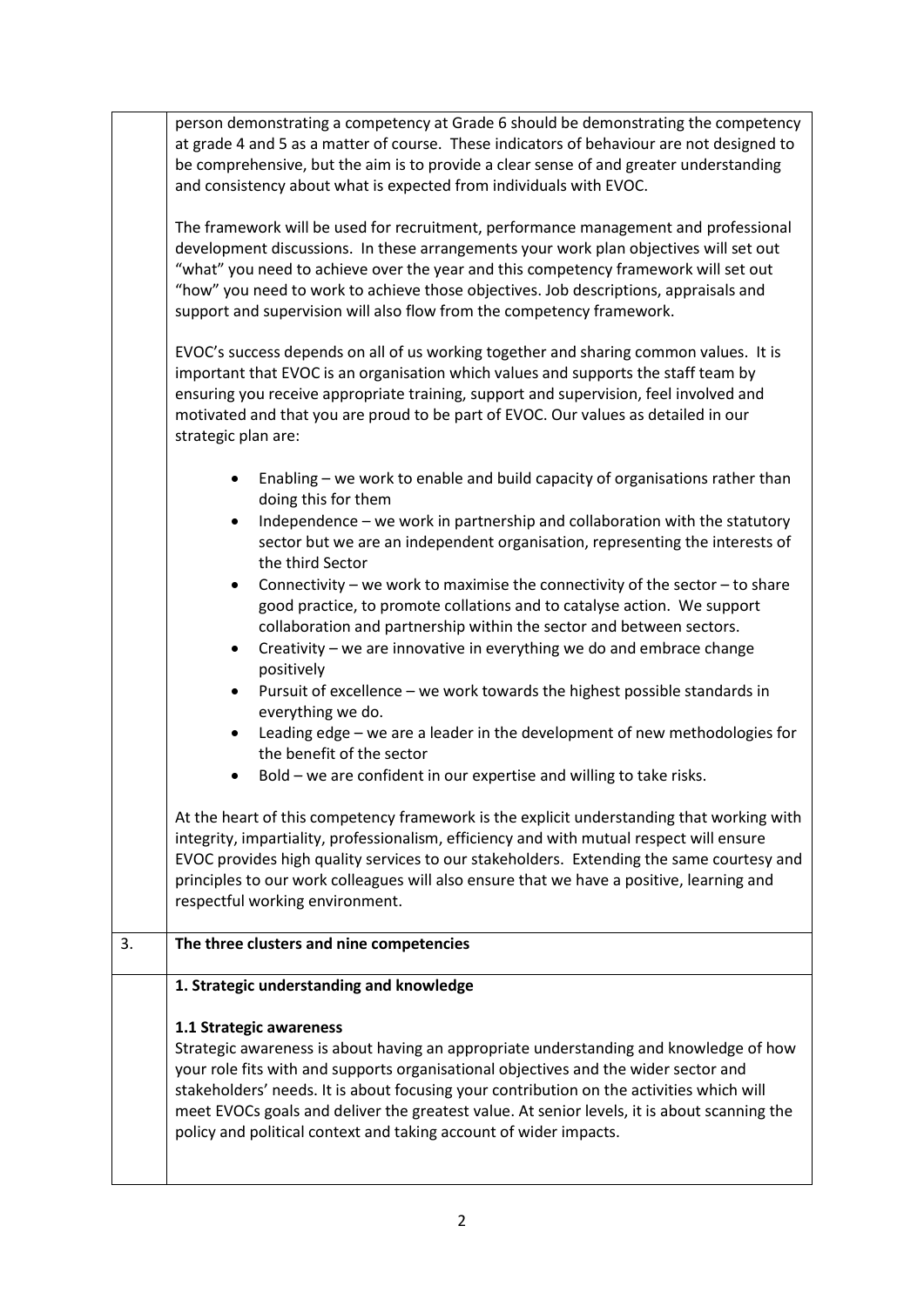### **1.2 Quality and change**

People who are effective in this area are responsive, innovative and seek out opportunities to create effective change. It's about being open to change, suggesting ideas for improvements to the way things are done, and working in "smarter", more focused ways. At senior levels, this is about creating and contributing to a culture of innovation and allowing people to consider and take managed risks. Doing this well means continuously seeking out ways to improve our services and building a more flexible and responsive organisation.

### **1.3 Effective decisions**

Effectiveness in this area is about being objective; using sound judgement, evidence and knowledge to provide accurate, expert and professional advice. It means showing clarity of thought, setting priorities, analysing and using evidence to evaluate options before arriving at well-reasoned justifiable decisions. At senior levels, leaders will be creating evidence-based strategies, evaluating options, impacts, risks and solutions. They will aim to maximise return while minimising risk and balancing social, political, financial, economic and environmental considerations to provide sustainable outcomes.

### **2. Working with and engaging people**

### **2.1 Communication and leadership**

At all levels, effectiveness in this area is about communicating with clarity, conviction and enthusiasm, using your wide knowledge base and skills. At senior levels, it is about establishing a strong direction and a persuasive future vision; managing and engaging with people with honesty and integrity, and upholding the reputation of EVOC.

# **2.2 Partnership working**

People skilled in this area create and maintain positive, professional and trusting working relationships with a wide range of stakeholders to help get business done. At all levels, it requires sharing information and building supportive, responsive relationships with colleagues and stakeholders, whilst having the confidence to challenge assumptions. At senior levels, it's about delivering EVOC's and the sectors objectives through creating an inclusive environment, encouraging collaboration and building effective partnerships.

# **2.3 Continuous professional development**

Effectiveness in this area is having a strong focus on continuous learning for you, others and the organisation. It's being open to learning, about keeping your own knowledge and skill set current and evolving. At senior levels, it's about talent management and ensuring a diverse blend of capability and skills is identified and developed to meet current and future business needs. It's also about creating a learning and knowledge culture across the organisation to inform future plans and transformational change.

#### **3. Service Delivery**

# **3.1 Knowledge and skills**

Effectiveness in this area means you will have a sound understanding of the principles, theories and practice relevant to your area of work e.g. data management, finance, administration and community development and how they can be applied within EVOC and when working with stakeholders. People who do this well apply this knowledge in their day to day project delivery. At senior level, it's about extensive experience across multiple themes.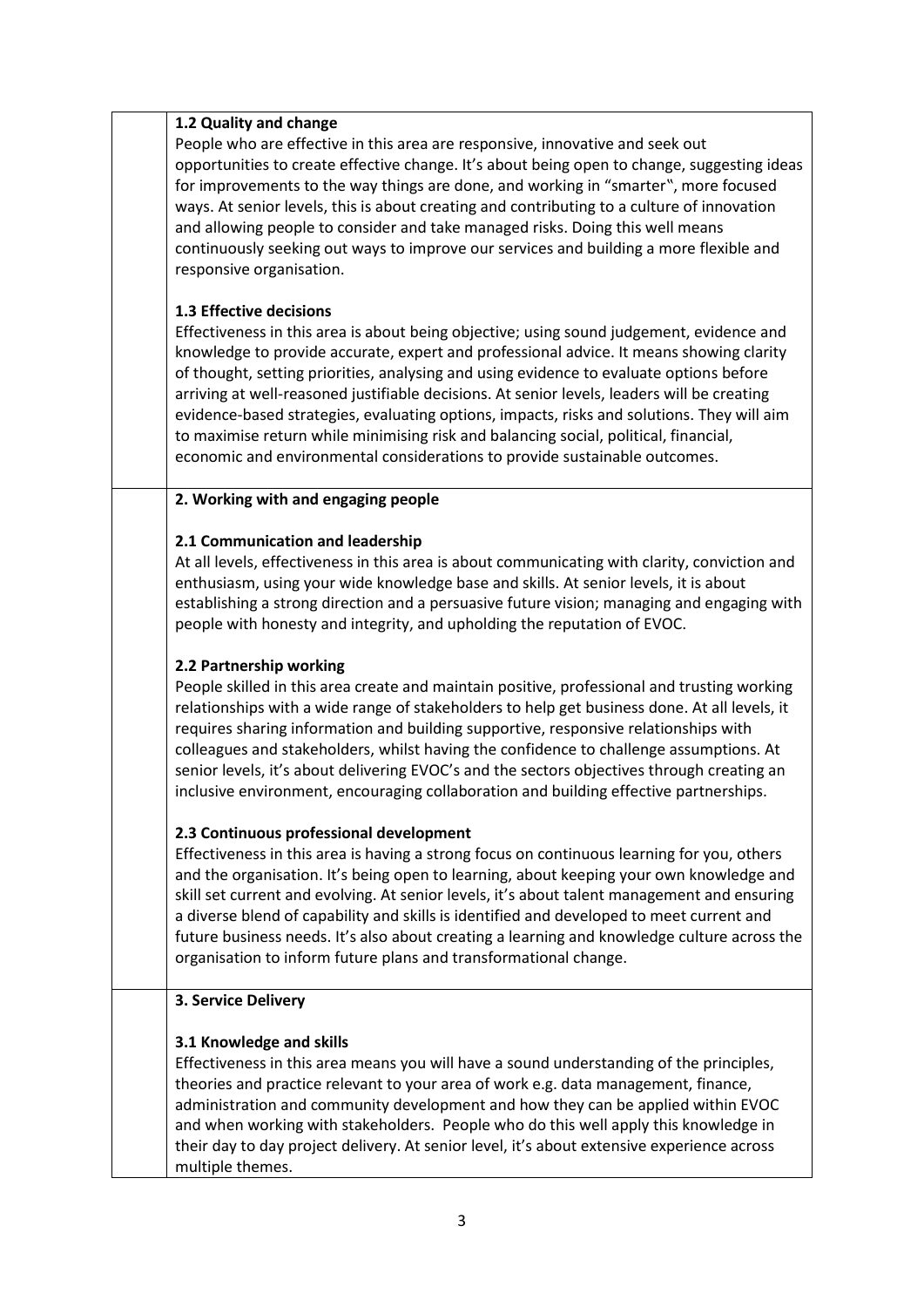#### **3.2 Delivering a quality service**

This means being organised, striving to improve the quality of EVOCs service, taking account of stakeholders' needs and requirements. People, who are effective, plan, organise and manage their time and activities to deliver a high quality and efficient service; they apply programme and project management approaches to support their service delivery. At senior levels, it's about creating an environment of continuous improvement to deliver cost effective excellence

### **3.3 Taking responsibility**

This means focusing on delivering service to agreed goals, taking responsibility for and being accountable for quality outcomes; it's about dealing with challenges in a constructive way. At senior levels, it's about creating a culture, which delivers outcomes with a clear focus on addressing issues resolutely, fairly and promptly. It's about providing the support and to encourage staff to perform effectively during challenging and changing times.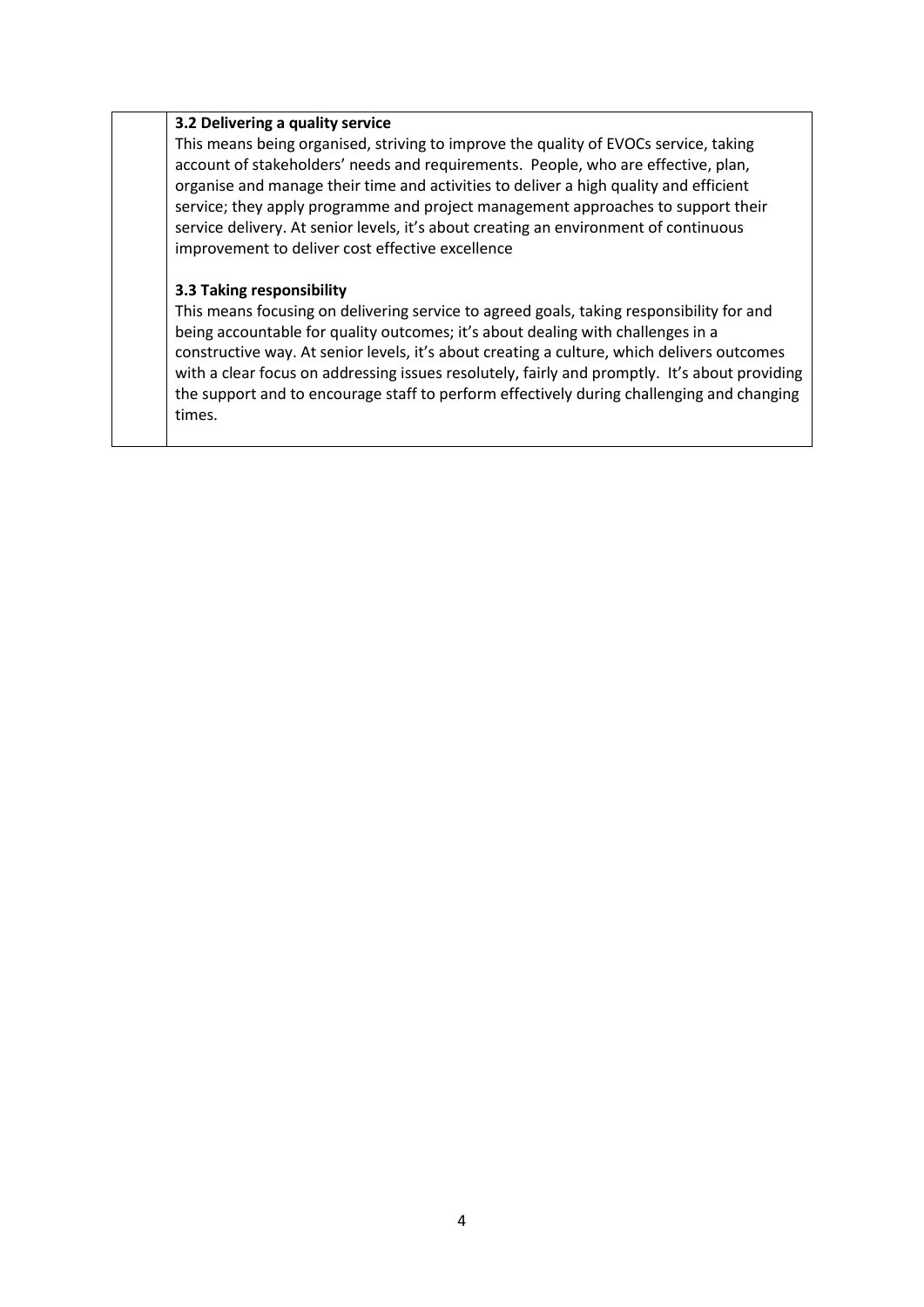**The Competency Framework** 

# **1. Strategic Knowledge and Understanding**

| G <sub>4</sub> | 1.1 Strategic awareness<br>Strategic awareness is about attaining all G3 competences and having an in-depth<br>understanding and knowledge of how your G4 role fits with and supports organisational |                                                                                                                                   |
|----------------|------------------------------------------------------------------------------------------------------------------------------------------------------------------------------------------------------|-----------------------------------------------------------------------------------------------------------------------------------|
|                | objectives and the wider sector and stakeholders' needs. It is about focusing your<br>contribution on the activities, which will meet EVOC's goals and deliver the greatest value.                   |                                                                                                                                   |
|                | <b>Effective behaviours</b>                                                                                                                                                                          | <b>Ineffective behaviours</b>                                                                                                     |
| $\mathbf{1}$   | Considers emerging issues and trends which<br>might impact or benefit own or teams work                                                                                                              | Ignores changes in the external environment<br>that have implications for EVOC and the Third<br>Sector                            |
| $\overline{2}$ | Keeps up to date with a broad set of issues<br>relating to the work of EVOC                                                                                                                          | Has a narrow view of their role, without<br>understanding EVOC's and the Third Sectors<br>wider activities                        |
| 3              | Develops understanding of how own and<br>team's work supports the achievements of<br>EVOC's objectives                                                                                               | Carries out own tasks without considering<br>how their work impacts or interacts with<br>EVOC as a whole                          |
| 4              | Focuses on the overall goal and intent of<br>what they are trying to do, not just the task                                                                                                           | Fails to identify the bigger picture                                                                                              |
| 5              | Takes an active interest in expanding their<br>knowledge of areas relating to their own role                                                                                                         | Relies solely on the knowledge they already<br>have gained in their role                                                          |
| 6              | Gathers information from a varied range of<br>relevant sources inside and outside EVOC to<br>inform own work                                                                                         | Takes actions/decisions without regard to the<br>bigger picture                                                                   |
| $\overline{7}$ | Understands what is required of them in<br>their role and how this contributes to the<br>team and EVOC priorities                                                                                    | Show little interest in the work of EVOC, not<br>appreciating they have a role in the<br>achievement of the collective priorities |
| 8              | Considers how their own job links with and<br>impacts on colleagues and other<br>stakeholders                                                                                                        | Works in isolation showing little interest in<br>the wider context and relevant developments<br>outside their immediate area      |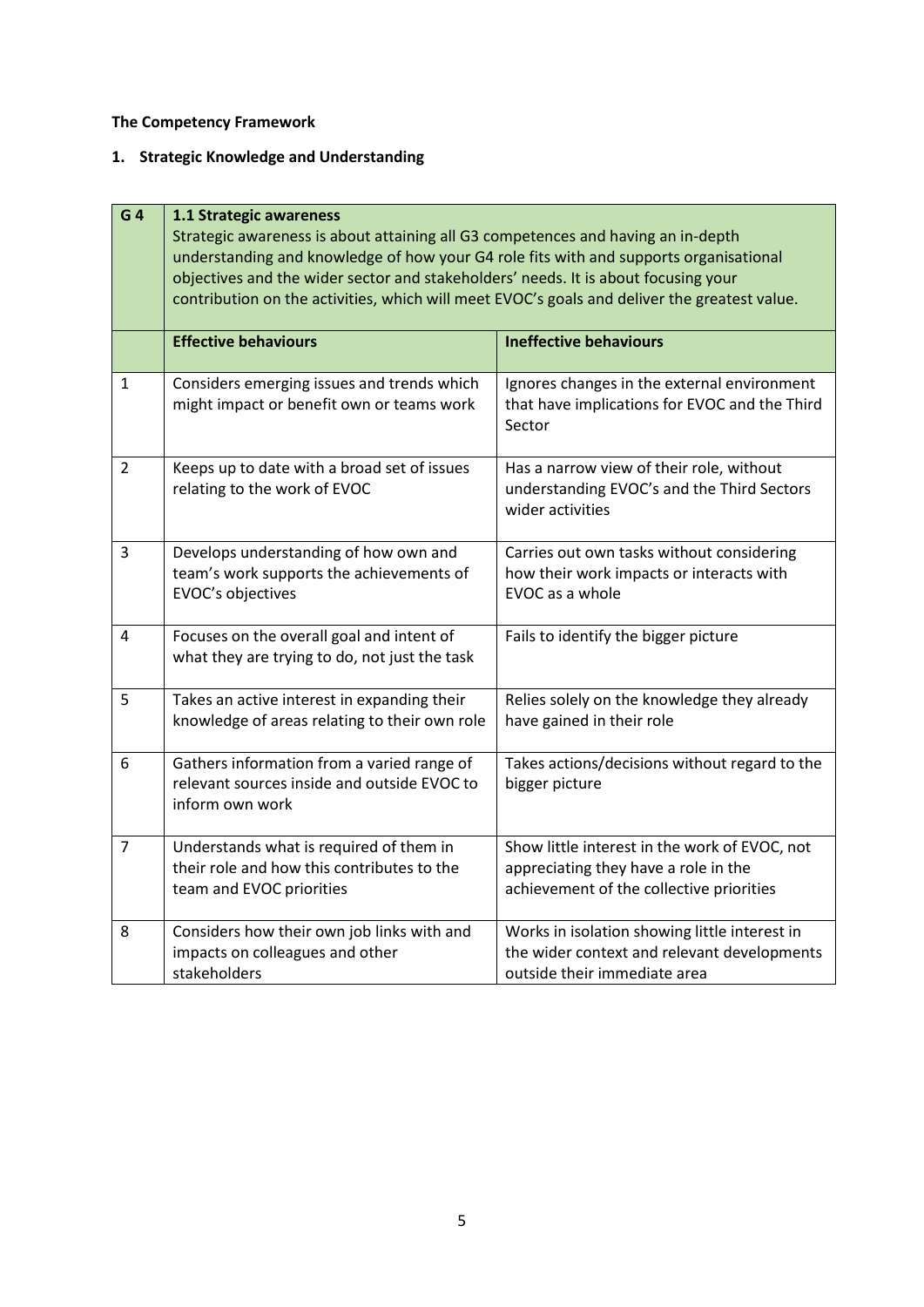| G <sub>4</sub> | 1.2 Quality and change<br>People who are effective in this area have achieved all the G3 competences and are<br>responsive, innovative and seek out opportunities to create effective change. You will be open<br>to change, suggesting ideas for improvements to the way things are done, and working in<br>"smarter", more focused ways. |                                                                                                                       |
|----------------|--------------------------------------------------------------------------------------------------------------------------------------------------------------------------------------------------------------------------------------------------------------------------------------------------------------------------------------------|-----------------------------------------------------------------------------------------------------------------------|
|                | <b>Effective behaviours</b>                                                                                                                                                                                                                                                                                                                | <b>Ineffective behaviours</b>                                                                                         |
| 1              | Considers and suggests ideas for<br>improvements, sharing this feedback with<br>others in a constructive manner                                                                                                                                                                                                                            | Stifles improvement opportunities in own<br>area, even when improvements are urgently<br>required and sought          |
| $\overline{2}$ | Conducts regular reviews of work and<br>considers who and what is required to make<br>on-going improvements                                                                                                                                                                                                                                | Sticks rigidly to the original brief, not adapting<br>or supporting the changes needed                                |
| 3              | Puts aside preconceptions and consider new<br>ideas on their own merit                                                                                                                                                                                                                                                                     | Ignores different approaches, accepting the<br>established ways of doing things when these<br>are no longer effective |
| 4              | Helps colleagues and stakeholders to<br>understand changes and why they are being<br>introduced                                                                                                                                                                                                                                            | Dismisses colleagues and stakeholders<br>concerns about changes and does not seek<br>understanding of the concerns    |

ï

| G <sub>4</sub> | <b>1.3 Effective decisions</b><br>Effectiveness in this area starts with attaining G 3 competences and focuses on being<br>objective and using sound judgement, evidence and knowledge to provide accurate, expert<br>and professional advice. This means you will be able to show clarity of thought, set priorities,<br>analyse and use evidence to evaluate options before arriving at well-reasoned justifiable<br>decisions. |                                                                                                                                                                                         |
|----------------|-----------------------------------------------------------------------------------------------------------------------------------------------------------------------------------------------------------------------------------------------------------------------------------------------------------------------------------------------------------------------------------------------------------------------------------|-----------------------------------------------------------------------------------------------------------------------------------------------------------------------------------------|
|                | <b>Effective Behaviours</b>                                                                                                                                                                                                                                                                                                                                                                                                       | <b>Ineffective Behaviours</b>                                                                                                                                                           |
| $\mathbf{1}$   | Takes well accountable, considered, timely<br>and consistent decisions when they are<br>needed                                                                                                                                                                                                                                                                                                                                    | Avoid making decisions that lie within your<br>own remit, continually push decisions up.<br>Misses opportunities or deadlines by delaying<br>decisions. Makes ill-considered decisions. |
| $\overline{2}$ | Identifies relevant and credible information<br>sources and the need to collect new data<br>when necessary                                                                                                                                                                                                                                                                                                                        | Uses evidence only from sources that support<br>their argument                                                                                                                          |
| 3              | Assimilates and analyses information to<br>identify key issues                                                                                                                                                                                                                                                                                                                                                                    | Makes assumptions and jumps to conclusions<br>that are not supported by evidence                                                                                                        |
| $\overline{4}$ | Explores options, benefits and risks                                                                                                                                                                                                                                                                                                                                                                                              | Gives little consideration to the impact of own<br>decisions on people and other resources                                                                                              |
| 5              | Explains clearly, verbally and in writing, how<br>a decision has been reached                                                                                                                                                                                                                                                                                                                                                     | Shares decisions in a way that leads to<br>frustration, additional work or<br>misunderstanding. Or, does not share it at all.                                                           |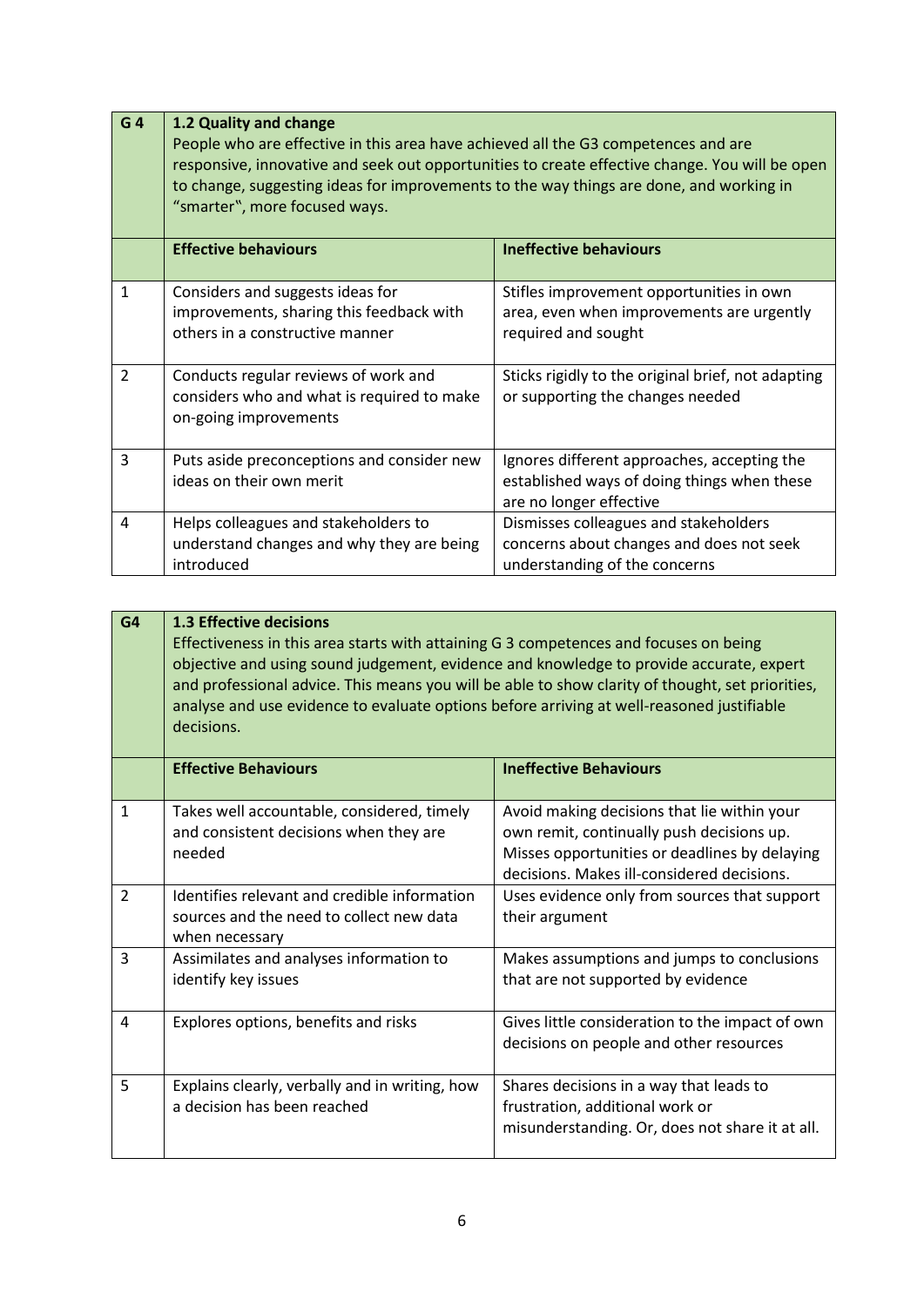| 6 | Provides guidance and support to others to<br>make accurate decisions                                                             | Provides limited or no feedback so that the<br>right decisions can being made |
|---|-----------------------------------------------------------------------------------------------------------------------------------|-------------------------------------------------------------------------------|
|   | Ensures that the data and stakeholders'<br>information is logged and stored accurately,<br>treated confidentially and responsibly | Takes little care of data and information<br>logging and storage.             |

# **2. Working with and engaging people**

| G <sub>4</sub> | 2.1 Communication and leadership<br>At all levels, effectiveness in this area is about communicating with clarity, conviction and<br>enthusiasm, using your wide knowledge base and skills. |                                                                                                                   |
|----------------|---------------------------------------------------------------------------------------------------------------------------------------------------------------------------------------------|-------------------------------------------------------------------------------------------------------------------|
|                | <b>Effective behaviours</b>                                                                                                                                                                 | <b>Ineffective behaviours</b>                                                                                     |
| 1              | Understands and uses appropriate methods,<br>timing and style of communications to<br>provide the service, relate to and influence<br>others                                                | Communicates in set way, does not vary style<br>or content, does not tailor the message to the<br>recipient       |
| $\overline{2}$ | Adopts a positive approach when interacting<br>with others                                                                                                                                  | Expresses limited interest in goals and<br>activities of others                                                   |
| 3              | Listens to, seeks understanding, respects<br>and accepts the value of different views,<br>ideas and ways of working                                                                         | Is biased, exclusive and disrespectful of<br>different views and ways of working                                  |
| 4              | Deals promptly with inappropriate language<br>or behaviours                                                                                                                                 | Avoids challenging inappropriate language or<br>behaviour                                                         |
| 5              | Lead by example, demonstrate impartiality<br>and integrity                                                                                                                                  | Act in ways that are at odds with good<br>professional standards, be disrespectful when<br>dealing with others    |
| 6              | Be open to and invite the views of others<br>and respond thoughtfully                                                                                                                       | Set a course of action and proceed without<br>listening to others or adapting to reflect views<br>of stakeholders |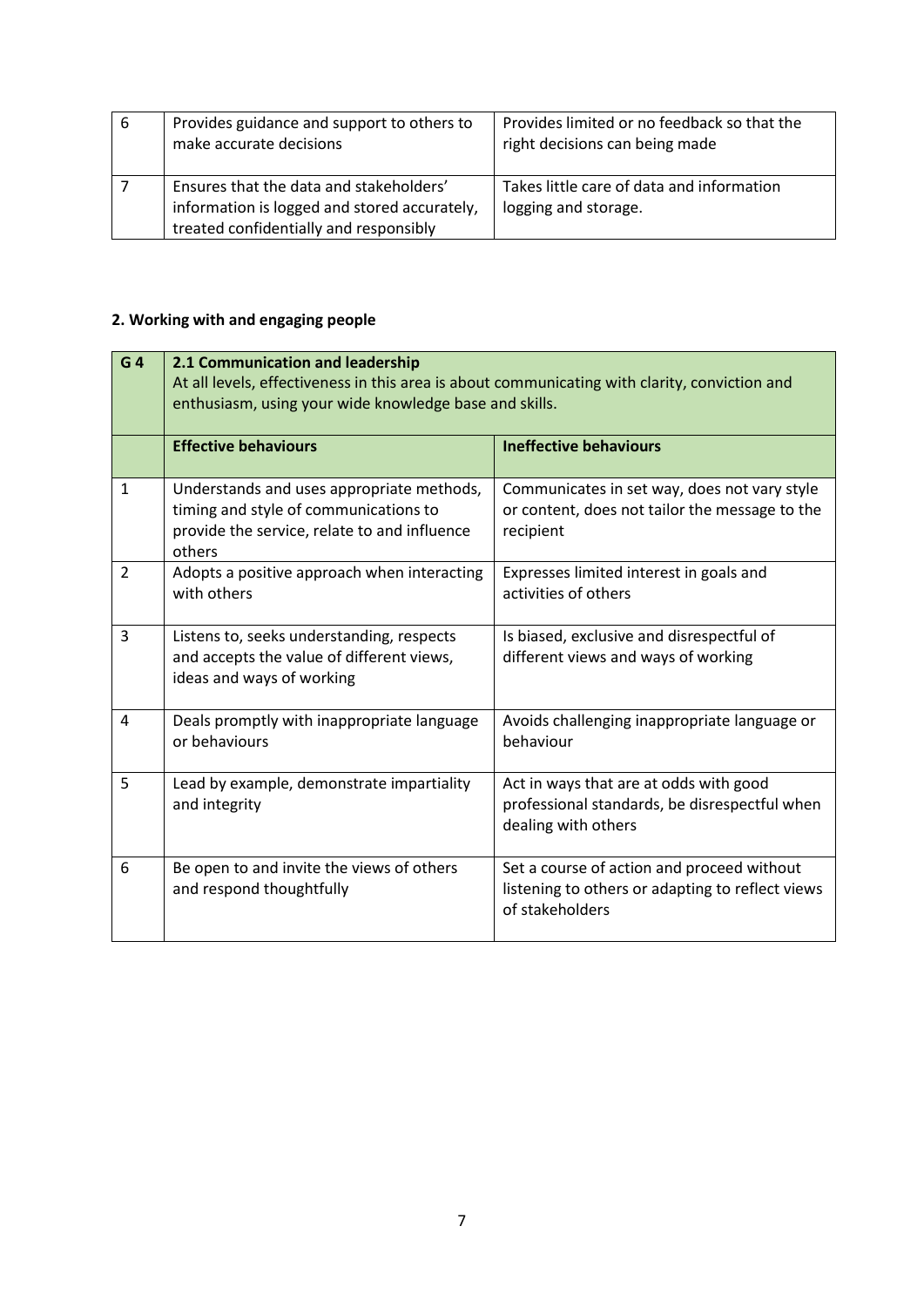| G <sub>4</sub> | 2.2 Partnership working<br>People skilled in this area create and maintain positive, professional and trusting working<br>relationships with a wide range of stakeholders to help get business done. At all levels, it<br>requires sharing information and building supportive, responsive relationships with colleagues<br>and stakeholders, whilst having the confidence to challenge assumptions. |                                                                                             |
|----------------|------------------------------------------------------------------------------------------------------------------------------------------------------------------------------------------------------------------------------------------------------------------------------------------------------------------------------------------------------------------------------------------------------|---------------------------------------------------------------------------------------------|
|                | <b>Effective behaviours</b>                                                                                                                                                                                                                                                                                                                                                                          | <b>Ineffective behaviours</b>                                                               |
| $\mathbf{1}$   | Actively establishes positive relationships<br>with all EVOC's stakeholders                                                                                                                                                                                                                                                                                                                          | Takes no time to network or build<br>relationships with stakeholders                        |
| $\overline{2}$ | Invests time to agree common outcomes<br>among stakeholders                                                                                                                                                                                                                                                                                                                                          | Creates barriers and negative feelings<br>between stakeholders. Takes unreasonable<br>sides |
| 3              | Actively seeks input from a range of<br>stakeholders                                                                                                                                                                                                                                                                                                                                                 | Is dismissive and does not value contributions<br>from stakeholders                         |
| $\overline{4}$ | Shares resources to support priority work, is<br>pragmatic and supports EVOC's shared<br>vision, collaborates across the whole<br>organisation                                                                                                                                                                                                                                                       | Identifies reasons why they cannot support<br>sharing resources, works in a silo            |
| 5              | Promptly and calmly deals with conflict in a<br>constructive manner                                                                                                                                                                                                                                                                                                                                  | Shows no regard for other people's<br>perspectives, avoids dealing with open conflict       |
| 6              | Listens to others and checks their<br>understanding by asking questions                                                                                                                                                                                                                                                                                                                              | Shows lack of interest in interacting with<br>others                                        |

| G <sub>4</sub> | 2.3<br><b>Continuous professional development</b><br>Effectiveness in this area is demonstrated by having a strong focus on continuous learning<br>for you and others and the organisation. It's all about being open to learning, about<br>keeping your own knowledge and skill set current and evolving, and sharing it with others. |                                                                                    |
|----------------|----------------------------------------------------------------------------------------------------------------------------------------------------------------------------------------------------------------------------------------------------------------------------------------------------------------------------------------|------------------------------------------------------------------------------------|
|                | <b>Effective Behaviour</b>                                                                                                                                                                                                                                                                                                             | <b>Ineffective Behaviour</b>                                                       |
| $\mathbf{1}$   | Identifies learning and skills requirements<br>needed to do their job effectively                                                                                                                                                                                                                                                      | Allows learning and skills gaps to exist                                           |
| $\overline{2}$ | Actively manages own career progression<br>and identifies own learning needs; plans<br>and carries out work place learning                                                                                                                                                                                                             | Expects others to identify and manage their<br>career development                  |
| 3              | Seeks and acts on feedback from team and<br>stakeholders                                                                                                                                                                                                                                                                               | Makes no attempt to learn from feedback<br>and experience                          |
| 4              | Take responsibility for the quality of your<br>own work. Reflects on own work                                                                                                                                                                                                                                                          | Shows no interest in reflective practice or in<br>broadening work responsibilities |
| 5              | Create an inclusive environment                                                                                                                                                                                                                                                                                                        | Tolerate discrimination                                                            |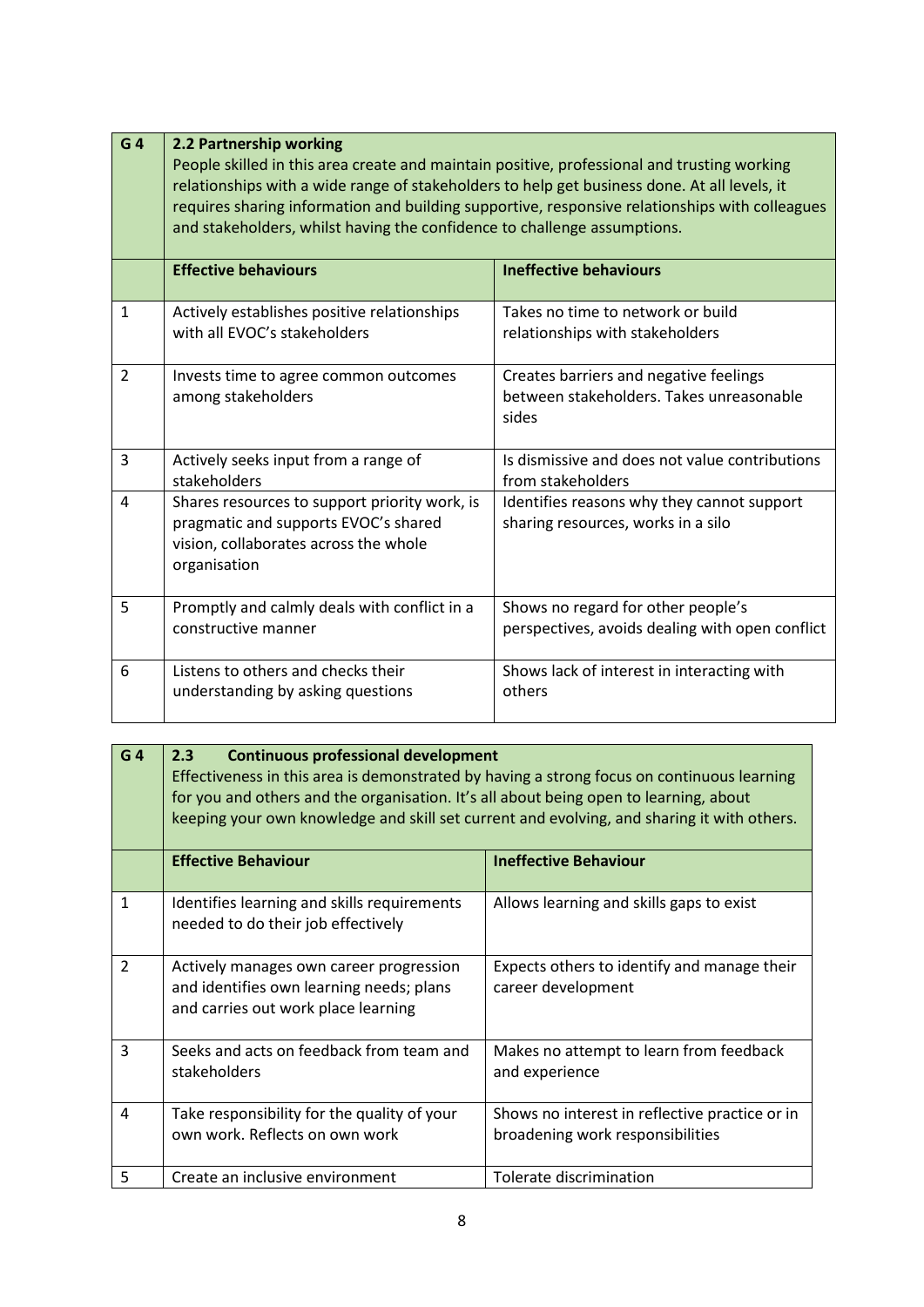# **3. Service delivery**

| G <sub>4</sub> | 3.1 Knowledge and skills<br>Effectiveness in this area means you will have attained G3 competences and understand<br>community development theory, policy and practice across a range of sectors e.g. adult<br>health and social care, children and families, community planning. It also means that you<br>also have experience in applying this knowledge for the benefit of the sector. |                                                                                                         |
|----------------|--------------------------------------------------------------------------------------------------------------------------------------------------------------------------------------------------------------------------------------------------------------------------------------------------------------------------------------------------------------------------------------------|---------------------------------------------------------------------------------------------------------|
|                | <b>Effective Behaviour</b>                                                                                                                                                                                                                                                                                                                                                                 | <b>Ineffective Behaviour</b>                                                                            |
| $\mathbf{1}$   | Considers, in consultation with<br>stakeholders, alternative delivery options,<br>different ways of working re-evaluates<br>quality and cost, monitors efficiency and<br>effectiveness.<br>Has a can do attitude                                                                                                                                                                           | Overlooks opportunities for continuous<br>improvement.                                                  |
| $\overline{2}$ | Works with stakeholders to improve service<br>delivery                                                                                                                                                                                                                                                                                                                                     | Shows little motivation to improve service<br>delivery when working with stakeholders                   |
| 3              | Gathers and uses varied evidence to assess<br>costs, benefits and risks of options                                                                                                                                                                                                                                                                                                         | Takes a narrow view of options and focuses<br>on constraints.<br>Has a can't do attitude.               |
| 4              | Knows, understands and applies relevant<br>legal, policy and political concepts and<br>priorities                                                                                                                                                                                                                                                                                          | Shows a lack of understanding about the<br>wider EVOC environment                                       |
| 5              | Understands, uses and can explain EVOCs<br>procedures                                                                                                                                                                                                                                                                                                                                      | Wastes time and energy by developing new<br>procedures for each piece of work or<br>conflict resolution |

| G4             | 3.2 Delivering a quality service<br>This is all about being organised, striving to improve the quality of EVOCs service, taking<br>account of stakeholders' needs and requirements. Effective staff at all levels plan,<br>organise and manage their time and activities to deliver a high quality and efficient<br>service; they apply programme and project management approaches to support their<br>service delivery. |                                                                                                             |
|----------------|---------------------------------------------------------------------------------------------------------------------------------------------------------------------------------------------------------------------------------------------------------------------------------------------------------------------------------------------------------------------------------------------------------------------------|-------------------------------------------------------------------------------------------------------------|
|                | <b>Effective behaviour</b>                                                                                                                                                                                                                                                                                                                                                                                                | <b>Ineffective behaviour</b>                                                                                |
| $\mathbf{1}$   | Manages information and data so that it is<br>accurate, easily located and reusable                                                                                                                                                                                                                                                                                                                                       | Ignores data management and procedures                                                                      |
| $\overline{2}$ | Asks constructive questions when<br>resources are not being used effectively                                                                                                                                                                                                                                                                                                                                              | Takes the easiest route – does not work<br>effectively with colleagues                                      |
| 3              | Uses resources effectively.<br>Monitors own performance against plans,<br>identifies and address any variances.                                                                                                                                                                                                                                                                                                           | Works by fire-fighting, thus addressing<br>issues which are urgent to the detriment of<br>longer-term goals |